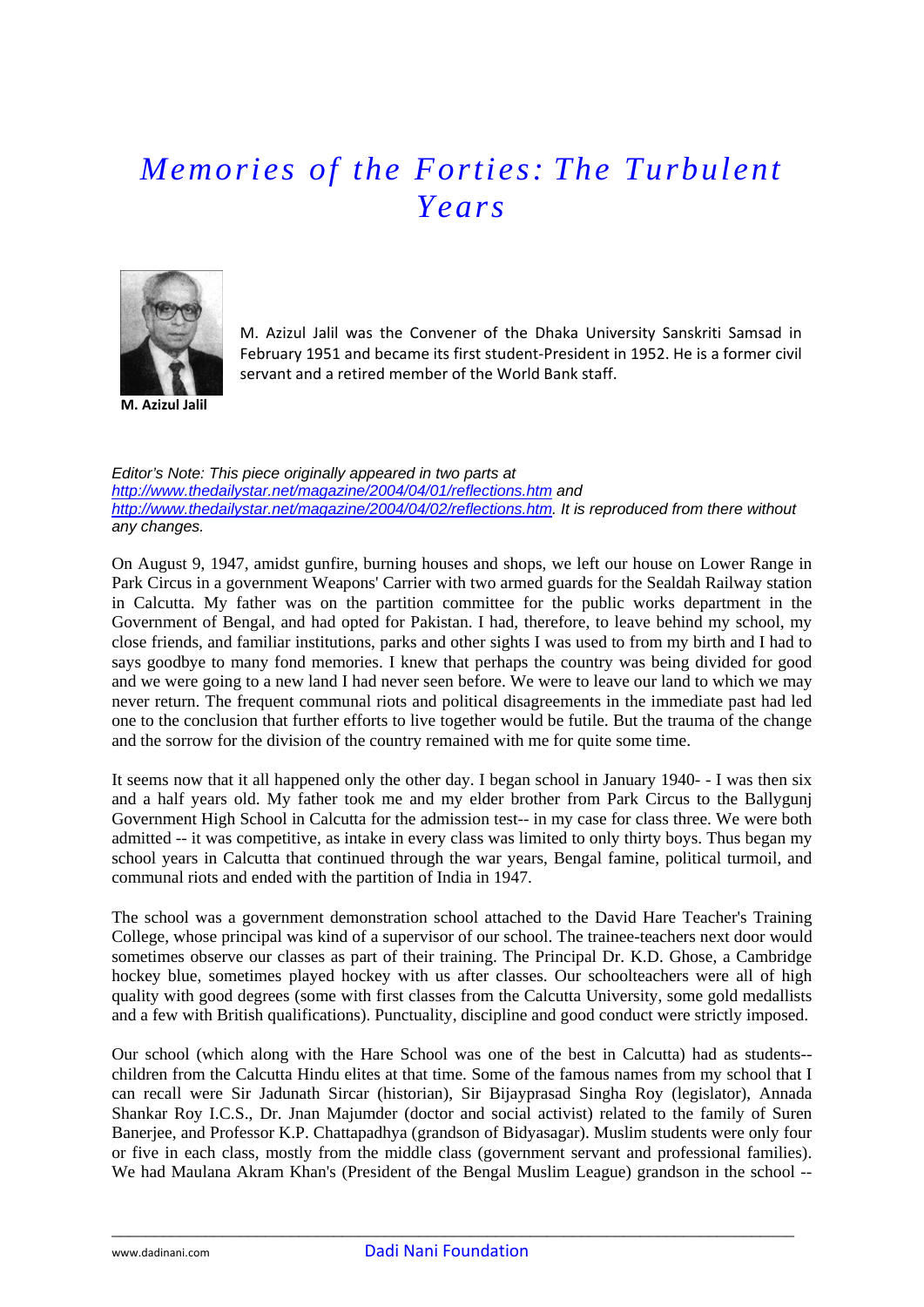interestingly his father was a communist leader. In spite of all the odds, some of the Muslim students were able to compete successfully with others in their respective classes.

I want to give a flavour of the social and political conditions during the time we were in school, particularly for the post-Bangladesh generation. As school students we were exposed to the intellectual, cultural and political issues of the day, and at least in our school, there was close relationship and friendliness between Hindu and Muslim students. In the district towns, (Jalpaiguri and Dinajpur, which I used to visit during vacations) relationship between the two communities was even closer. Our family environment was a mixture of local traditions and ceremonies. For example, we would celebrate Muslim religious functions and at the same time attend the Bengali 'Nababarsha' and halkhata functions and visit the dance and other cultural functions for the religious ceremonies of the Hindu community. We would also visit houses of Hindu friends and they would come to our houses.

Influenced by family environment and school, we became regular readers of newspapers, magazines and books of the time (e.g. Statesman, Jugantar, Swadhinata and monthly magazines Bharatbarsha and Basumati and humorous weekly Sachitra Bharat). We also listened to Radio news and musical programmes (All India Radio-- Calcutta Station). The most popular programmes were the football commentaries (particularly between the Mohammedan Sporting, East Bengal and Mohan Bagan clubs) and 'Anurodher Asar, and Pankaj Mullick's 'Gan Shekhar Asar'). My father--a member of the Mohammedan Sporting Club -- took me and my brother a couple of times to see important games, which were exciting. We also used to clandestinely hear the Azad Hind Radio, which often carried the voice of Subash Bose (broadcasting first from Tokyo and later from Rangoon). We used to buy books from the bookshops near our school and also from the People's Publishing house at 144 Bankim Chatterjee Street, off the College Street. I remember sometimes going for a glass of cold coffee (frankly I did not quite like it) at the Coffee House opposite the Presidency College and near that bookshop. The Coffee House was a popular and fashionable haunt for students, writers and intellectuals.

The Bengal Famine of 1943 took place in front of our young eyes. I could daily see the unimaginable sight of emaciated people in search of food looking into the garbage bins in street corners to get anything eatable. Most of these people had moved from nearby rural areas in search of food -- they were physically in no condition to work, even if there were any for them. It was a shocking sight, which I would not ever forget, and never wish to witness again. I remember my mother and many others cooked rice and chapattis for distribution to the hungry in our locality. At about this time Shilpacharya Zainal Abedin who was a teacher at the Calcutta Arts College drew his famous charcoal sketches of hungry men and dogs struggling for scraps of food from garbage bins at street corners.

In 1944, the daily Swadhinata, an anti-fascist leftist newspaper started its publication. Being very young and liberal in outlook, and concerned about the German and Japanese atrocities in Europe and Asia, some of us were reading this paper. We even contributed small sums from our 'tiffin money' to help the paper and our names were mentioned in the front page of the first issue of the paper. On the paper's first anniversary, Ziaur Rahman, a medical student who used to distribute the paper to our house every morning in Park Circus as a volunteer, took me and my brother to the paper's 8 E Decker's Lane office in the Chowringhee area of Calcutta to attend a modest function. I was excited to sit on the floor with Muzaffar Ahmad (a founding member of the Comintern and a leading leftist in India), Jyoti Basu (the Chief Minister of West Bengal for two decades), Somnath Chatterjee and other eminent politicians and writers. Ziaur Rahman became a doctor, joined the army medical corps and rose to the rank of a Colonel. While posted as the Principal of the Sylhet Medical College in 1971, Pakistani army officers took him away from his home one morning from the breakfast table. He never returned.

In late 1945, the Bengal provincial elections took place -- it was crucial because of the discussions on the imminent transfer of power from the British. In Jalpaiguri (now in West Bengal) where I happened to be, my maternal grandfather Khan Bahadur Abdus Sattar (then President of the district Muslim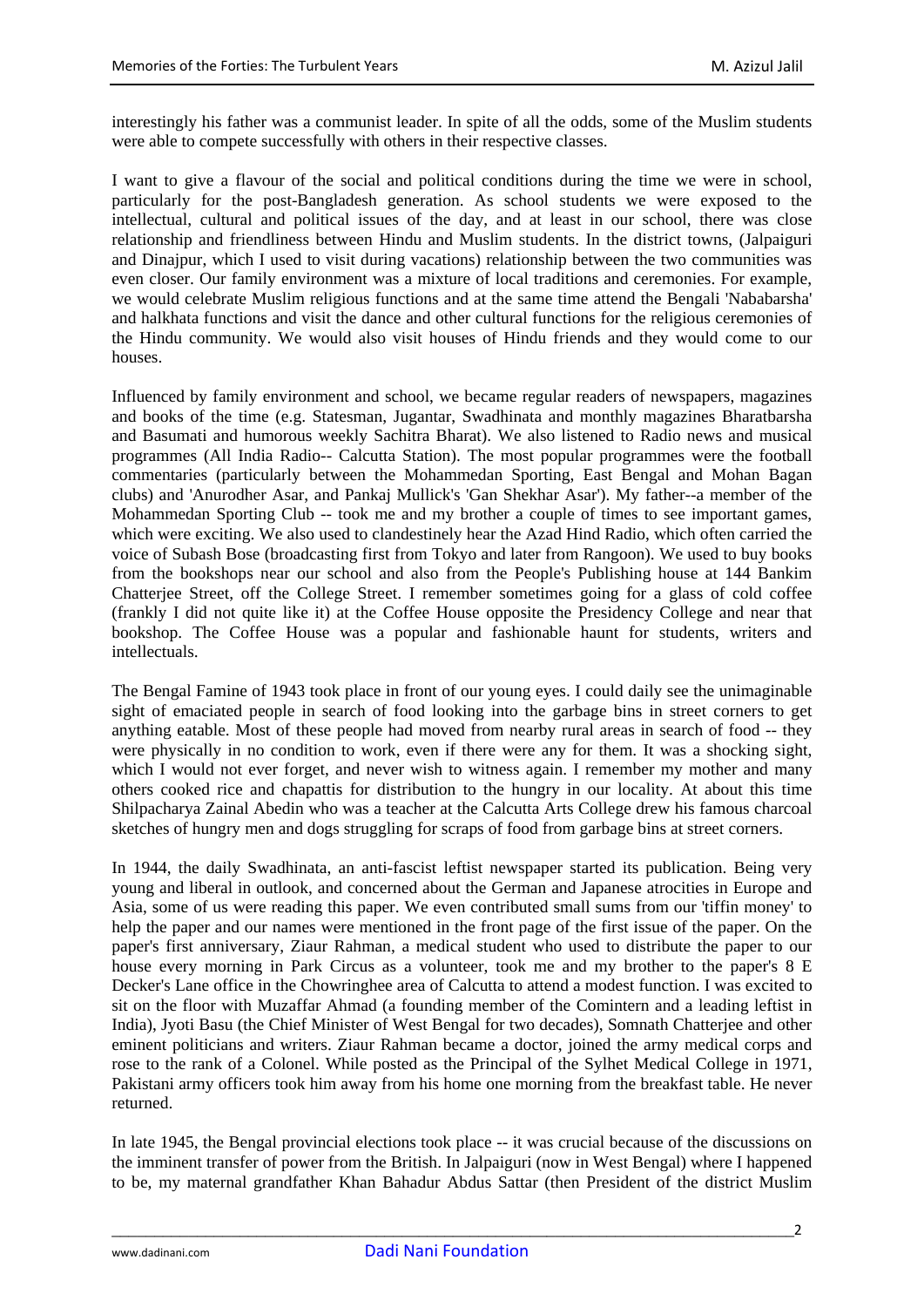League) was seeking the League's nomination. The other candidate was his brother-in-law, Nawab Musharraf Hussain. I remember the League nominating committee's arrival at the railway station and their being met by the local dignitaries and two large decorated elephants of the Nawab. The team was composed of Suhrawardy (then general secretary of the provincial Muslim league), Nurul Amin and Mohammad Afzal. The team met in the afternoon and interviewed the candidates and chairmen of union councils and secretaries of union Muslim league. It was done systematically and democratically but in the end the Nawab, who had mobilised (by his own buses and trucks) a large number of supporters for the occasion, received the nomination.

After the elections, my father took me to see the proceedings of the Bengal Legislative Assembly. The mostly marbled building was majestic with large columns and the main chamber was round and beautiful. From the visitor's gallery I watched the debates and verbal duels punctuated by humor of the giant parliamentarians--Shyama Prasad Mukherjee, Nalini Ranjan Sircar, AK Fazlul Huq, Shuhrawardy, Shamsuddin Ahmad and many others.

In 1946, we got involved in the strikes and demonstrations for freeing political prisoners. We went on strike, marched four miles to the Bengal Provincial Assembly building and vociferously demanded that Mr. Suhrawardy, the Prime Minister come out and talk to us on the subject. He did come out and address us, standing on top of a car with a microphone in hand. He promised to review the case of all political prisoners imprisoned by the British and to gradually release them unless other serious charges were pending against them. Indeed a large number of political prisoners were soon released. I remember meeting in the assembly grounds and shaking hands with several of our heroes of the 1933 Chittagong Armoury Raid who had been released a few days earlier from the Andaman Islands after serving long term imprisonments. I was excited to meet Ananta Singha, Ganesh Ghose and Ambika Chakravarty about whom we had read so much in a book ('Chattagram Astragar Lunthaner Itikatha' by Kalpana Dutt).

Until 1945 and the communal riots later, Muslim and Hindu students shared similar ideas in matters of independence of India as a whole and getting rid of the British colonialists. The Muslims were, however, divided amongst many parties and opinions (some with affinity with the Congress), and success in the elections for the Muslim reserved seats were by no means the monopoly of the All India Muslim League. The grievances of the Muslims over not being given the fair share in terms of jobs and other opportunities were growing even in the Muslim majority province of Bengal. Domination in jobs by the Hindu community, and their advance in all respects created resentment among the Muslims who started developing a separate identity of their own. These feelings were mainly in the urban areas; in the rural areas the two main communities generally lived peacefully until about a year or two before the partition of India in 1947.

In 1946 a Cabinet Mission was sent to India by the British Labour government for resolving Indian independence issues. The Mission visited Calcutta and Lord Pethick Lawrence, leader of the team stayed with Barrister J.C. Gupta (they were college friends in England) who lived in our area on Circus Avenue. I remember one day going to that house to meet Barrister Sadhan Gupta (son of J.C.Gupta) who was blind. I was impressed by the furnishings and the library in the house. The cabinet mission failed in its attempt to make all parties agree on a federal Indian government, in which three groups of states (A, B and C) would have most powers except defense, foreign relations and currency. At this time Suhrawardy, then chief minister of Bengal and Abul Hashem, the Bengal Muslim League General Secretary attempted with congress leaders like Sarat Chandra Bose (elder brother of Subash Bose) to have a United Sovereign Bengal comprising of East and West Bengal, with Calcutta as the capital.

I attended a meeting in support of this move at the house of late Sir Nasim Ali, first Muslim Bengali chief justice of the Calcutta High Court. When Suhrawardy and Abul Hashem approached Jinnah about the United Bengal idea, Jinnah stated he had no objection if Congress agreed. But, the Congress did not. In spite of all the past myth, in recent times evidence of the sense of reason of Jinnah's on issues of India's integrity and secularism while ensuring the just demands and rights of the Indian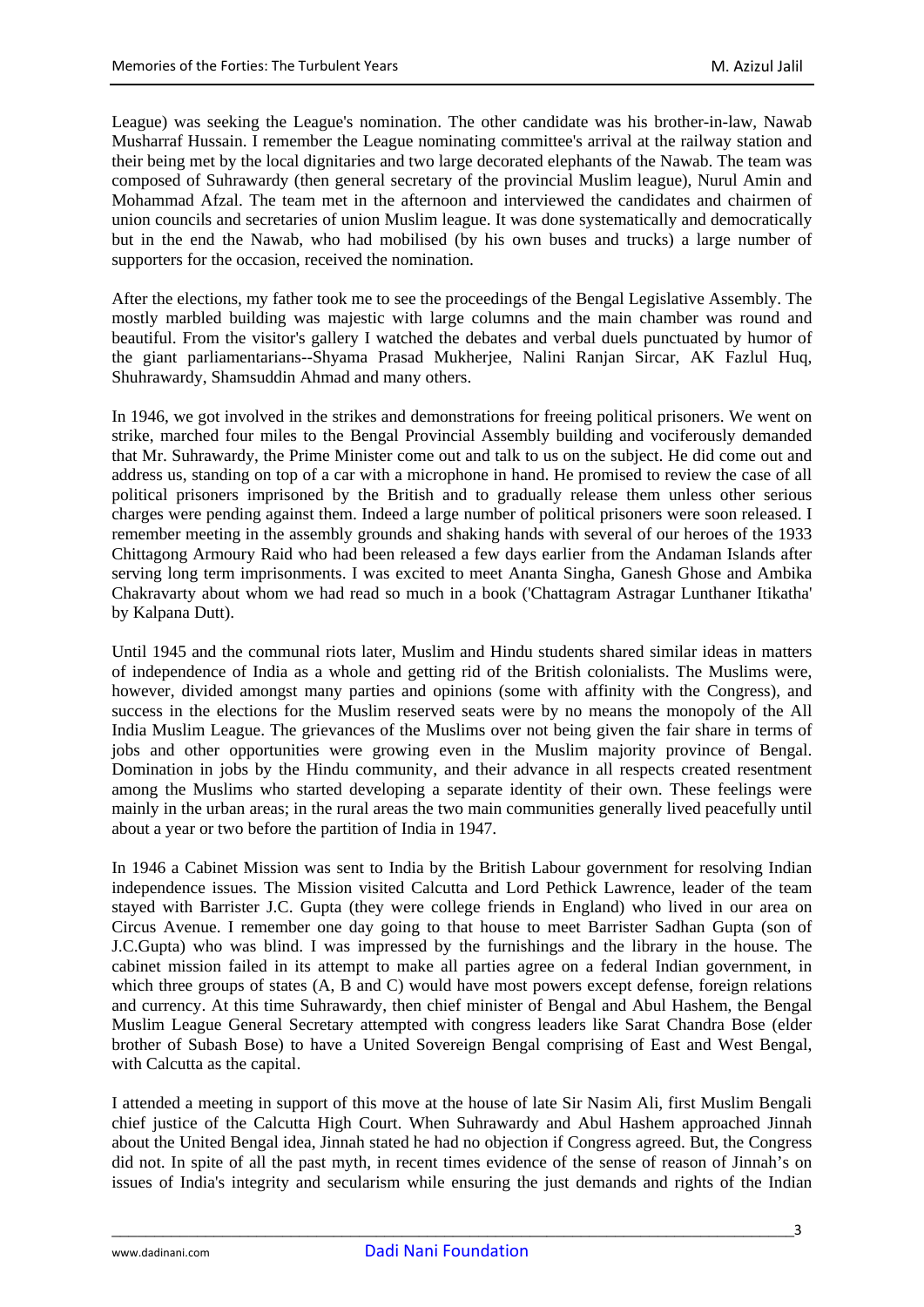Muslims are coming to light. Perhaps the time has come for an objective and fresh look at the political history of India in the twentieth century.

The leftist parties who stood for the co-existence of various communities in India were unable to stem the tide of communalism on either side of the divide. According to them, the conflicts were arising out of the class struggle and the use of the communal card by the politicians to perpetuate their political influence and economic power. They even alleged that many of the communal riots were due to instigation by the politicians to serve their narrow party and self-interest. Unfortunately the ideals of the Indian National Army (led by Subash Chandra Bose) for India's unity and for forging a common struggle against the British fizzled out in the communally charged atmosphere in which they returned in 1945. Soon the members of the INA themselves split themselves along communal lines. The British 'Divide and Rule' policy created further misunderstanding amongst the communities in forging a common position for India's independence and the future shape of the country.

In mid-1946, I attended a huge public meeting in Calcutta Maidan (Garer Maath) near the Octorlony monument addressed by Jinnah. Shah Azizur Rahman, general secretary of the All Bengal Muslim Students League introduced Jinnah in a moving speech. Jinnah specially commended Bengal Muslim league's solid success in the 1945 elections in the context of the indifferent results in most other provinces. He said that Bengal alone had a strong Muslim League government while in the only other province in India, which had a Muslim league government (Sind), it was tottering. The North West Frontier province had a Congress and Punjab had a Unionist Party government.

After a few months, the Muslim league declared August 15 as the Day of Deliverance. Meetings and processions on that day were followed by widespread communal riots between the Hindus and Muslims in Calcutta. We were confined to our homes, often without food and could not sleep at nights due to disturbing noises and persistent fear of attacks from nearby areas. My brother and I would sometimes go round shops in our locality and bring home some fruits, vegetables or eggs. One day while I was standing near the gate of our house on Lower Range and my father had just crossed the street to go to a departmental store, a jeep drove by and fired automatic weapons killing two innocent people. Since we had a single storied house, at one point we had to move for a few days to my uncle's flat in a high-rise building on the Circus Avenue. We could not go to school for many days.

Meanwhile some tension arose between the Hindu and Muslim students in the school, who until then were very friendly to each other. My close friend Amit Roy lost his father (who was one of the editors of the Calcutta Statesman newspaper) at the hands of Muslim goondas near the Chowringhee area. He would not talk to me after that. Despite the incendiary circumstances, my friendship with the Hindu students continued and it was with great sorrow that in August 1947 I left the only school I ever knew and my old friends. To this day, that is after more than fifty -five years, I feel very close to my school friends from Calcutta with whom I try to remain in contact and meet them at home or abroad whenever possible.

India was partitioned in August 1947 along communal lines, with two Muslim majority parts at two ends becoming Pakistan and the main body of British-India becoming India. There were many, including Gandhi who were unhappy about it and tried their best to keep India united. Gandhi advised the Congress that Jinnah be accepted as Prime Minister of India to save the country from partition. Recent researches indicate that Jinnah, who was secular in his political outlook, was willing to maintain the integrity of India under a Federal Constitution, as long as the Muslims had their political and economic rights satisfied equitably. At one point, poet and Congress leader Miss. Sarojini Naidu had called Jinnah an 'ambassador of Hindu-Muslim Unity'. British Government documents released under the thirty year rule for publication and Maulana Azad's book-'India Wins Freedom' published twenty-five years after his death give the impression that the rest of the aging Congress leadership (including Nehru and Patel), who suffered imprisonments over a long period of time were impatient to settle the issue and get into power, if necessary at the cost of division of the country.